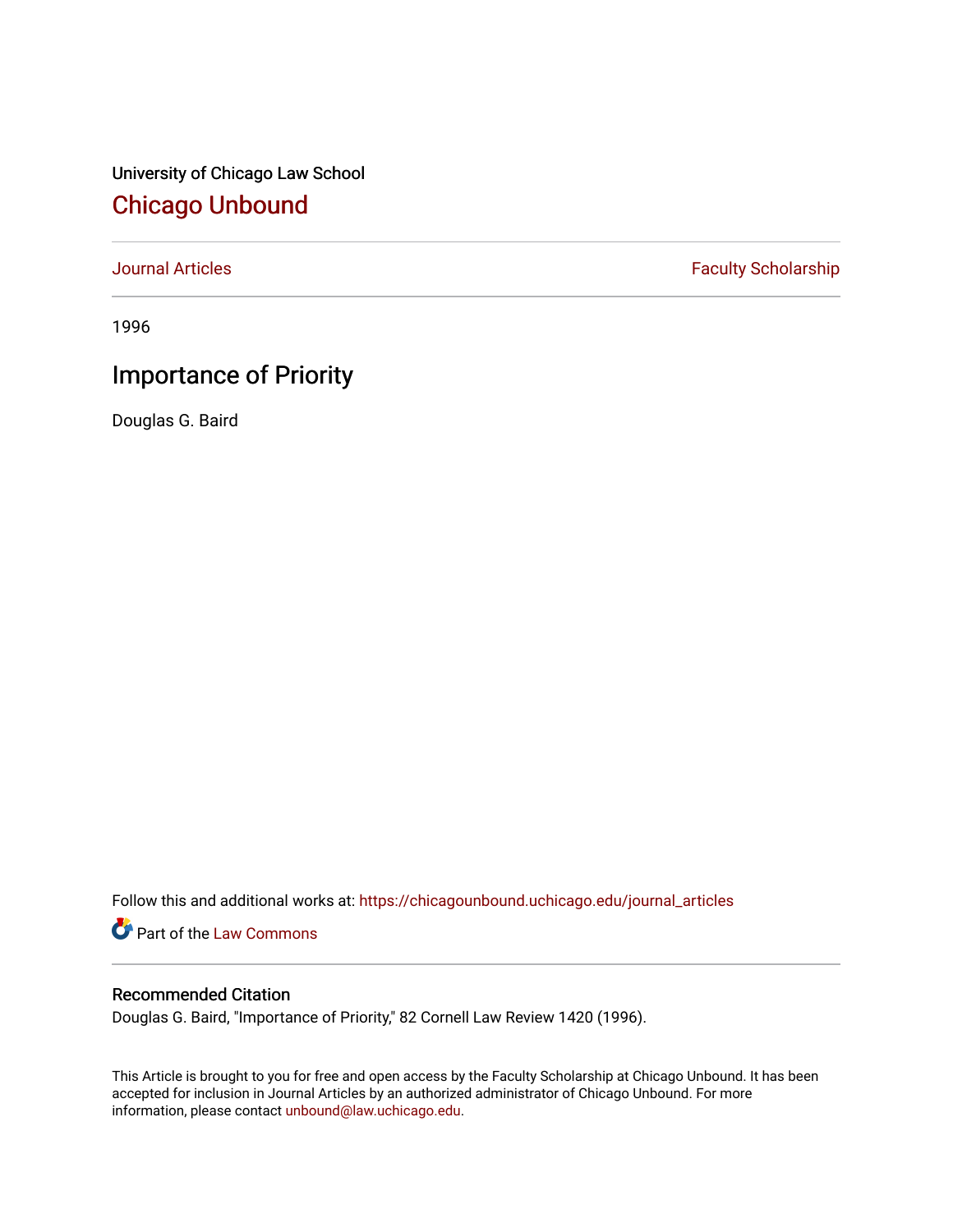# THE IMPORTANCE OF PRIORITY

*Douglas G. Bairdt*

#### INTRODUCTION

American judges have long asserted that a portion of the assets of an insolvent firm should always be made available for its general creditors.1 A secured creditor should not be able to enjoy all the assets, even if the secured creditor made the loan when the firm was solvent, properly recorded the interest, and otherwise cut square corners. General creditors can include tort victims, small trade creditors, and unpaid (and now unemployed) workers. After the fact, their claims have a greater moral force than those of a large, diversified financial institution. In recent years, these arguments have gained strength at the same time legal scholars have come to appreciate the difficulty of explaining the benefits of secured credit. That both should happen at the same time should come as no surprise. The less convincing the defense of the secured creditor's priority right, the easier it becomes to argue that it should be cut back.

In this Article, I identify some of the issues on which this ongoing debate is likely to focus. The first part of the Article suggests that changes in priority rights are unlikely to bring significant benefits or impose substantial costs. One must, of course, be cautious. The benefits of priority rights are indirect. They may affect the ability of entrepreneurs to find investors, but we cannot identify particular firms that never came into being as a result of a particular change in priority rights. It remains much easier to see the individual worker who is unpaid than those who would have received ajob, but did not because an entrepreneur could not find the investors needed to start the firm. Nevertheless, it is worth understanding what follows if the stakes involved are small. Among other things, noninstrumentalist justifica-

t Harry **A.** Bigelow Distinguished Service Professor and Dean, University of Chicago Law School.

**<sup>1</sup>** Early cases combine concerns about leaving assets available for general creditors with concerns about notice. *See, e.g.,* Clow v. Woods, 5 Serg. & Rawle **275** (Pa. 1819). Later cases identified keeping some assets available for general creditors as a distinct issue. *See, e.g.,* Benedict v. Ratner, 268 **U.S.** 353, 359-61 (1925); Zartman v. First Natl Bank of Waterloo, 82 N.E. **127** (N.Y. 1907). One of the drafters of Article 9 later came to hold this view. *See* Grant Gilmore, *The Good Faith Purchase Idea and the Uniform Commercial Code: Confessions ofa Repentant Draftsman,* 15 GA. L. REv. 605, 627 (1981).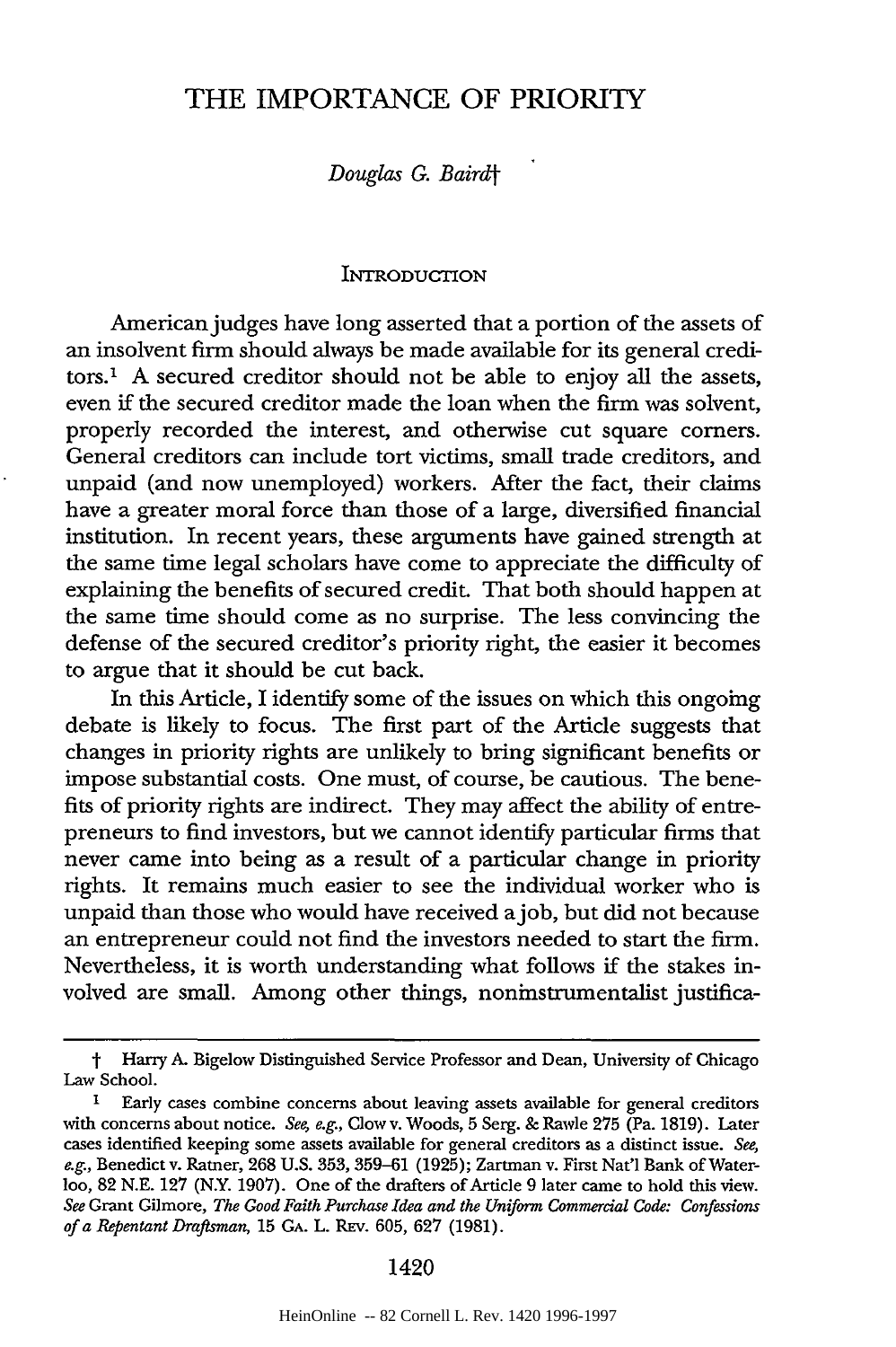tions for limiting the priority accorded to secured creditors become important.

Squarely confronting noninstrumentalist justifications, however, underscores their basic weakness. They are not attractive to those who want legal rules to work social change. It is one thing to protect a worker after the fact in the context of a particular case, but quite another to assert that such a rule makes workers as a group-or indeed anyone else-better off. The same forces that render the priority accorded to secured creditors relatively unimportant may dramatically limit the extent to which a change in priority rules can help those we want to protect. For instance, if a lender buys a machine and then leases it to the firm instead of taking a security interest in it, the change in the priority rule may have only a small effect on the investor,2 but the response of the investor may undercut the value of the change to the intended beneficiary. The unpaid worker has priority, but the firm has fewer assets. The lesson here is that protecting workers or anyone who cannot protect themselves is much harder than merely changing priority rules.

The third part of this Article focuses explicitly on involuntary claims against the firm. Even if the stakes are small, changing priorities in this context may make sense. When investors in a firm can remove assets before tort victims, the firm does not adequately account for the harm its actions do to others. Limiting the priority of secured creditors may provide them with a set of incentives that redound to the benefit of potential tort victims. The most significant challenge, I suggest, may be to understand how our analysis of the priority question is connected with the broader discussion of corporate tort liability.

The last part of this Article looks at an issue that scholars have largely neglected. One of the most important issues in corporate finance is the cost of restructuring firms that encounter financial distress. A full analysis of priority rights among creditors ought to take into account how different legal regimes affect the cost of a corporate reorganization. There are a number of reasons to think that these costs may be large enough to make them centrally important.

**<sup>2</sup>** The effect turns on how burdensome it is to bear the incidents of ownership that characterize a true lessor, rather than a secured creditor. For a discussion of this issue below, see *infra* Part I.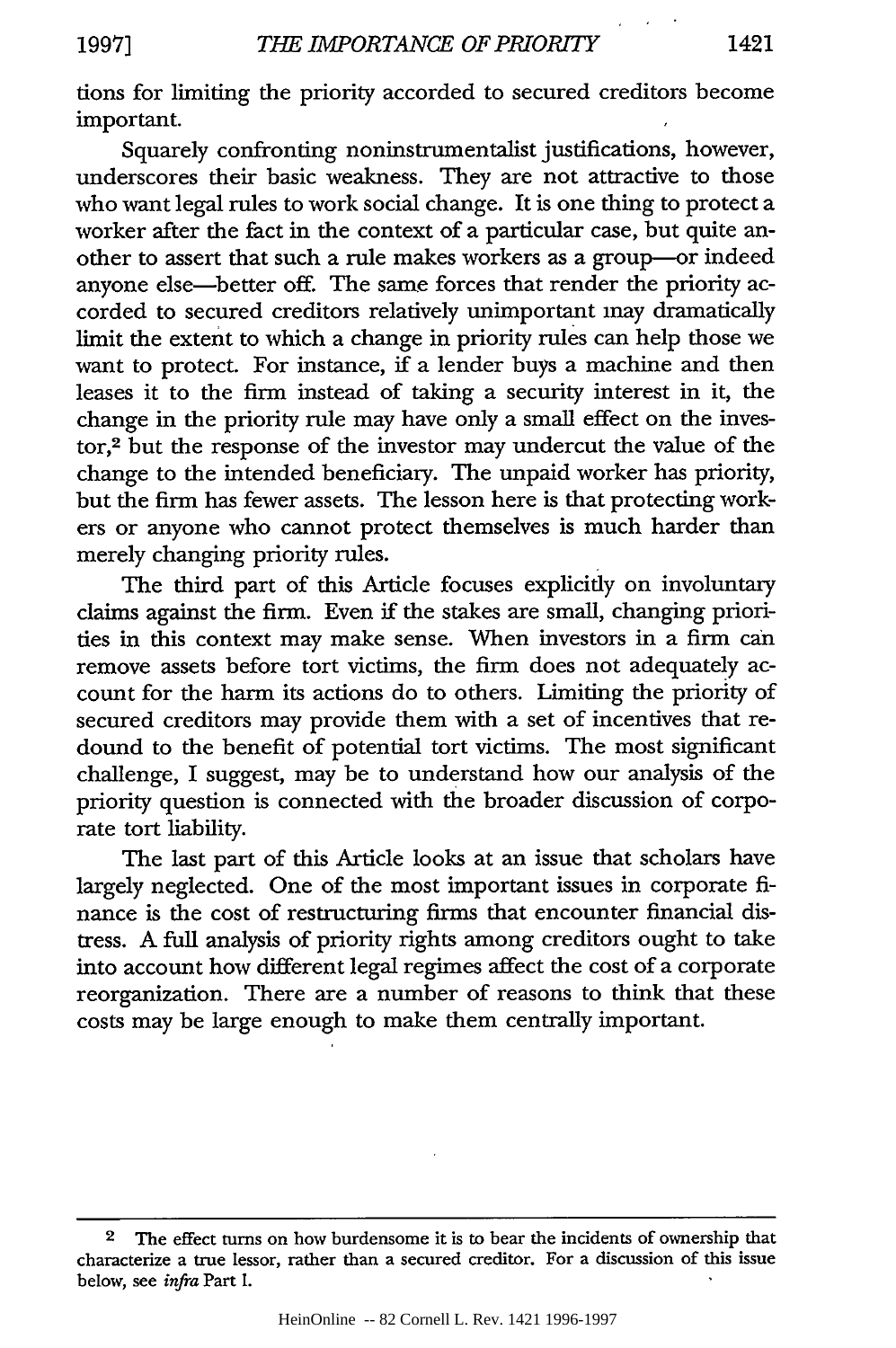#### **I**

## **THE STAKES IN THE PRIORITY PUZZLE**

The bedrock of modem corporate finance is the Modigliani and Miller indifference proposition.<sup>3</sup> It establishes that, in perfect capital markets, a firm's capital structure has no effect on its value. **By** increasing its debt, a firm makes its cost of equity cheaper, but at the same time raises its cost of debt **by** an equal and offsetting amount.4 The indifference proposition makes it hard to identify the benefits that flow from allowing some creditors to enjoy priorities over others. The harder it is to identify the benefits of secured credit, the easier it is to justify putting limits on it.

Reasonable people take opposite sides of the debate about whether net benefits flow from allowing a creditor to enjoy a priority in all the assets of a firm. From this fact alone, we might infer that the magnitude of either the benefits or costs may be quite small. Changing the secured creditor's priority right leaves unaffected many other rights that are of comparable value. **By** taking a security interest in a piece of equipment, a creditor sharply checks the ability of a debtor to sell it to someone else and squander the proceeds. Once the debtor grants the security interest, the debtor no longer can give someone else clean titie. Limiting the secured creditor's priority right does nothing to undercut this power-a power to curtail mischief that redounds to everyone's benefit. Moreover, limiting the priority right leaves unaffected a creditor's ability to obtain subordination agreements. Indeed, one can understand limits on a priority right as

**<sup>3</sup>** Franco Modigliani **&** Merton H. Miller, *The Cost of Capita Corporation Finance and* the Theory of Investment, 48 AM. ECON. REV. 261 (1958); see also Merton H. Miller, The Modi*gliani-Miller Propositions After Thirty Years, J.* **ECON. PERSP.,** Fall **1988,** at **99.** The power and the broad acceptance of these propositions is hard to overstate. Put-call parity and option pricing theory derive from these irrelevance propositions. They are empirically tested (and vindicated) every day in options markets. Phenomena such as program trading sim**ply** would not exist if these propositions were wrong.

*<sup>4</sup> See* Thomas H. Jackson **&** Anthony T. Kronman, *Secured Financing and Priorities Among Creditors,* **88 YALE LJ.** 1143, 1147-61 **(1979);** Saul Levmore, *Monitors and Freeriders in Commercial and Corporate Settings,* **92 YALE** L.J. 49 **(1982);** Alan Schwartz, *Security Interests and Bankruptcy Priorities: A Review of Current Theories, 10 J. LEGAL STUD. 1 (1981); René M. Stulz* **&** HerbJohnson, *An Analysis of Secured Debt,* 14J. **FIN. ECON. 501 (1985).** The parts of these articles most often discussed are those that suggest possible ways in which secured financing may bring net benefits to a firm. Their importance, however, lies in identifying why making the case for secured credit is difficult and why conventional justifications are wanting. For a recent explanation of why the benefits of secured credit are elusive, see Lucian Arye Bebchuk &Jesse M. Fried, *The Uneasy Case for the Priority of Secured Claims in Bankruptcy,* **105 YALE** L.J. **857, 880-903 (1996).** Traditional law review scholarship has been quite slow in recognizing the difficulties in showing net benefits from secured credit. Arguments against the Modigliani-Miller indifference propositions that have long since disappeared from the economic literature retain respectability in law reviews. *See, e.g.,* Homer Kripke, *Law and Economics: Measuring the Economic Efficiency of Commercial Law in a Vacuum of Fact,* **133 U. PA. L.** REv. **929 (1985).**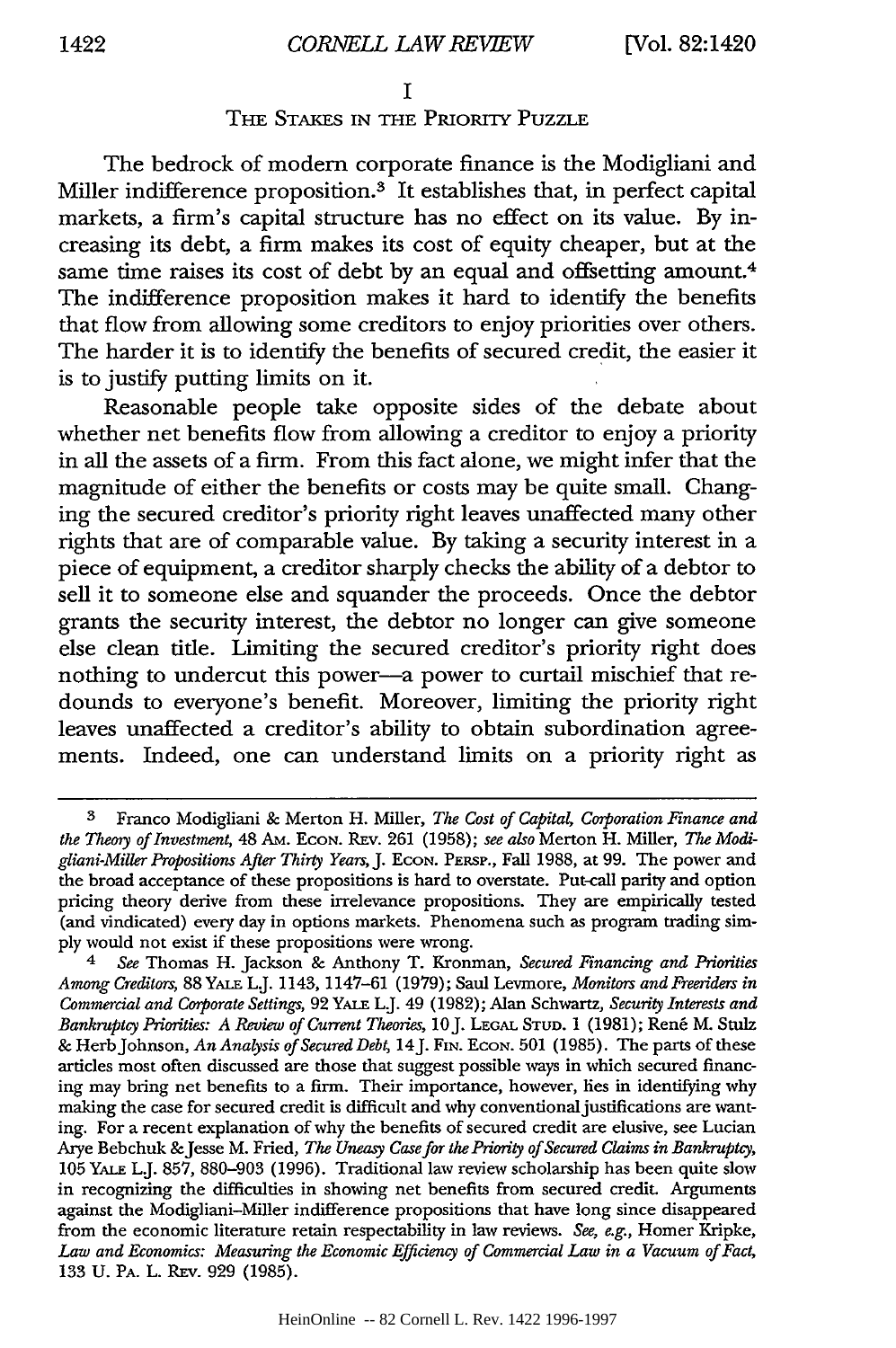merely changing a default rule. If there are large gains to be had from priority, they can still be had even if priority rights are abolished altogether, provided only that transaction costs are sufficiently low.

A large firm may have only a few different categories of debtholders. In these cases, arranging for the contractual subordination of one group of creditors relative to another may not be significantly harder than having different tiers of security interests.<sup>5</sup> Small firms typically have only one institutional lender.6 The institutional lender in these cases often finds that its biggest risk is that the firm will hemorrhage cash as it fails. Unless these payments can be recovered as voidable preferences, the priority right makes little difference.7 The effect of limiting the institutional lender's ability to enforce its security interest in this context may be to accelerate the declaration of default or other event that precipitates a reorganization.

It is also worth noting that the priority among creditors in the event of default is only one way in which creditors sort themselves. Equally as important are the term of the debt and the sequence in which the obligations are paid off. In some leveraged buyouts during the late 1980s, for example, the different branches of debt had the same collateral and the same priority, but longer payout structures (and an interest premium of 75 to 125 basis points to compensate for the higher risk). $8$  Limits on the priority rights of secured creditors could affect lending terms along any number of dimensions, such as duration, reporting, and conditions of default. This ability to adjust along other dimensions mitigates the harm that might flow from restricting the ability of a firm to create priorities among its creditors.

The consistent finding of empirical studies of capital structures is that these structures vary widely, even inside the same industry.9 Priority rights are irrelevant if a firm has an all-equity capital structure; in fact, almost one-third of all firms with five hundred or fewer employees have no institutional debt.10 But this does not mean that capital

**<sup>5</sup>** Indeed, the use of subordination agreements might expand considerably if priority rights of secured creditors were limited. Much like large institutional lenders that do not insist on priority, firms that use standard forms when dealing with trade creditors and workers might add subordination clauses. There is no reason to think that these clauses would be less enforceable than any other clause in the standard contract. In fact, bankruptcy law traditionally respects such clauses to the extent that they are effective under nonbankruptcy law. *See* 11 U.S.C. § 510(a) (1994).

*<sup>6</sup> See* Mitchell **A.** Petersen **&** Raghuram G. Rajan, *The Benefits of Lending Relationships: Evidence from Small Business Data,* 49 J. **FIN.** 3, 10 (1994).

**<sup>7</sup>** Even if one can find out where the cash went, certain safe harbor rules may protect trade creditors. *See* 11 U.S.C. § 547(c) (2) (1994).

**<sup>8</sup>** *SeeJay* R. Allen, *LBOs-The Evolution of Financial Structures and Strategies, J.* APPUIED CoRP. Fin., Winter 1996, at 18, 20.

*<sup>9</sup> See* Petersen & Rajan, *supra* note 6, at 7-8.

*<sup>10</sup> See id.*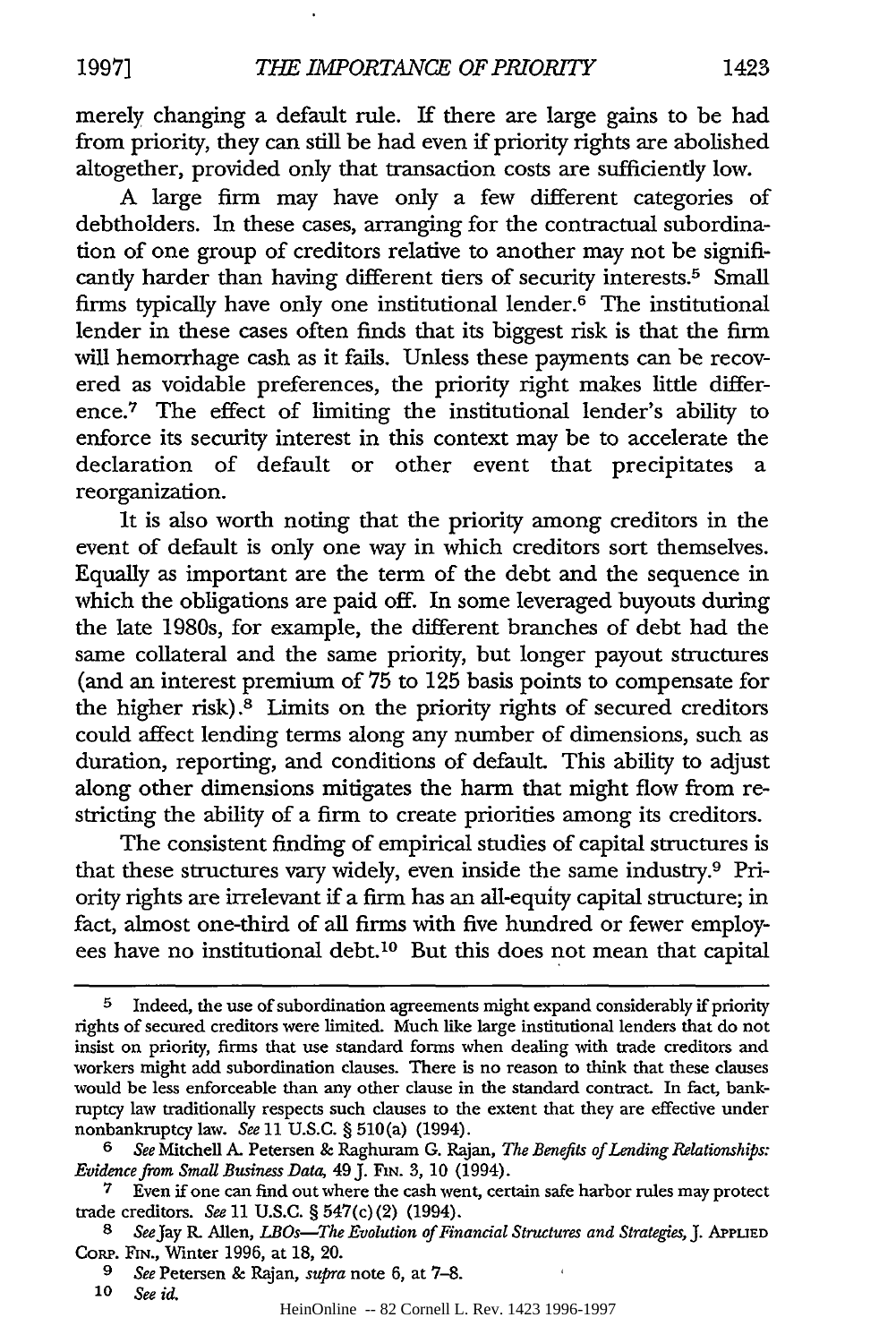structure is irrelevant. It may be that the way in which firms operate, and the way they are monitored, turns on who their creditors are. If businesses can flourish with different capital structures, then it would seem that limiting the availability of one capital structure should not produce great costs.

Even if priority rights were important, investors could still enjoy them by entering transactions that, although not within the scope of the law governing secured transactions, give them the same priority rights. The single greatest challenge confronting the abolition or the scaling back of secured credit is distinguishing between secured transactions and other transactions that have almost the same economic effect.

The close similarities between the conditional sale and the lease are well known.<sup>11</sup> In general terms, the central difference lies in the reversionary interest that the true lessor holds after a lease. 12 A true lessor holds risks of ownership that a secured creditor does not. The burden of ownership may be too small to prevent conditional sellers from becoming lessors, if the alternative were a significant reduction in their priority rights: Moreover, markets evolve and change in response to changes in legal rules. It is not altogether implausible that a lender could engage in a true lease with its debtor and then convey its reversionary interest to someone well-equipped to bear the risk of ownership. Indeed, a debtor that wanted to buy a machine and finance it through a security interest might instead lease a machine from one person and buy a reversion in an identical machine from someone else.

The issue does not end with leases.<sup>13</sup> Can limits on a secured creditor's priority rights apply to possessory interests? What about trust receipts or field warehousing? What happens to the purchase of notes, chattel paper, and accounts receivable? Sharply limiting the ability of debtors to sell accounts is necessary in any system in which we want to effectively limit the priority rights of lenders who take accounts as collateral.<sup>14</sup>

Even if these limits could apply to accounts, a debtor might with little effort have customers, whose purchases they finance, execute documents that meet the criteria for negotiable instruments. Effectively limiting creditor priority in accounts might require wholesale changes in the rules of negotiability. The stakes involved in a debate

**<sup>11</sup>** *See* Bebchuk & Fried, *supra* note 4, at 926-29.

<sup>12</sup> This oversimplification captures the basic spirit of what is a multi-factored test. *See* U.C.C. § 1-201(37) (1995) (defining a security interest).

**<sup>13</sup>** *See* Lynn M. LoPucki, *The Death of Liability,* 106 YALE L.J. 1, 61-63 (1996).

<sup>14</sup> The decision of the drafters of Article 9 to treat the two transactions identically underscores this point. *See* U.C.C. § 9-102(2) (1994).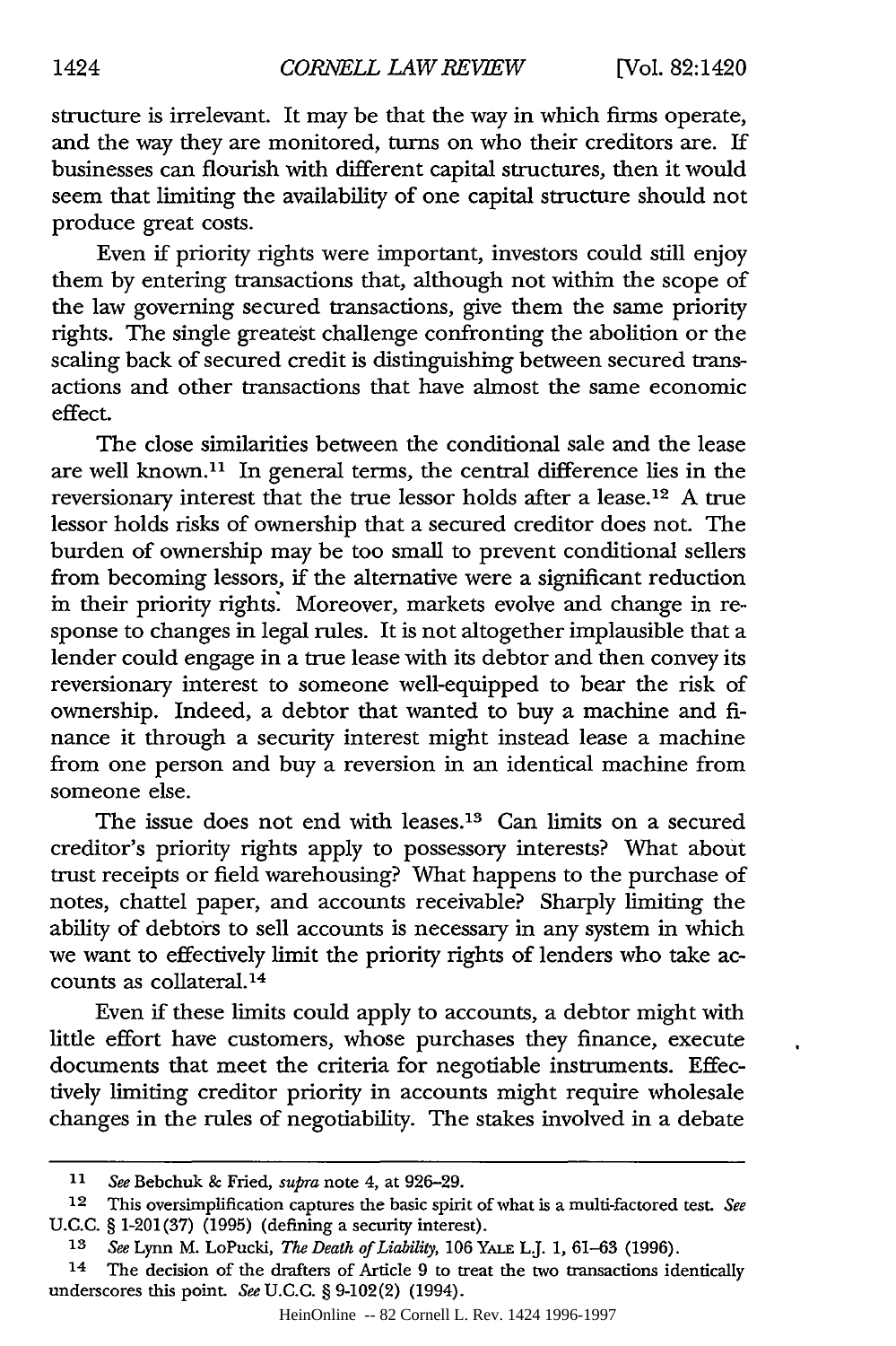over the scope of a secured creditor's priority right are necessarily small if we remain unwilling to alter certain aspects of our legal regime (such as the rules governing negotiable instruments) that have nothing to do with secured credit.<sup>15</sup> Even if all these transactions could be limited, firms might find an intermediary who extended credit to the firm's customers and then in turn paid the firm some discounted, amount. Though the intermediary has never extended credit to the firm, it stands in the same position that it would have occupied if it had bought the accounts. Such intermediaries are merely the commercial equivalents of credit card issuers. One can also expect lenders to take advantage of the ability of a firm to sort separate activities into different corporate shells. An unsecured lender to a subsidiary corporation is in the same position vis- $\hat{a}$ -vis the creditors of the parent corporation as a secured lender of the parent. To close this avenue of replicating the rights of a secured creditor, one would again have to make radical changes in regimes that are ordinarily seen as unrelated to Article 9.

*Benedict v. Ratner'6* is the case most often cited in support of the idea that the rights of secured creditors should be cut back. In *Benedict,* Justice Brandeis held that a lender could not enjoy a priority in the firm's accounts because the lender allowed the firm to exert too much control over them.<sup>17</sup> The case, however, is perhaps better seen as an example of how lenders can adjust to changes in legal rules. *Benedict's* effect on secured lending may not have been so much to limit priority rights in accounts, but rather to alter how it was done and by whom. In the years following the case, taking security interests in accounts became more common, and lenders who specialized in asset-based financing flourished.'8 While amateurs lost their way, professional lenders quickly learned how to navigate such terrain.

Grant Gilmore defended *Benedict v. Ratner* on the ground that it gave the account financers an incentive to monitor their debtors, something that redounded to everyone's benefit.<sup>19</sup> In other words, in Gilmore's view, the case did not in fact change the secured creditors' priority rights as much as it changed the behavior of the secured creditors in a way that was beneficial. The lesson of the case may be not that limitations on priority rights are good or bad, but rather that we must be mindful of the many ways in which creditors respond to such limits.

**<sup>15</sup>** We may, of course, overrate the value of negotiability. SeeJames Steven Rogers, *The Myth of Negotiability,* **31** B.C. L. REv. **265** (1990). Nevertheless, it may be a battle that we do not want to pursue merely because of nonadjusting creditors.

**<sup>16 268</sup>** U.S. **353** (1925).

**<sup>17</sup>** *Id.* at 360.

**<sup>18</sup>** *See* Gilmore, *supra* note 1, at 622.

**<sup>19</sup>** *Id.* at 626-27.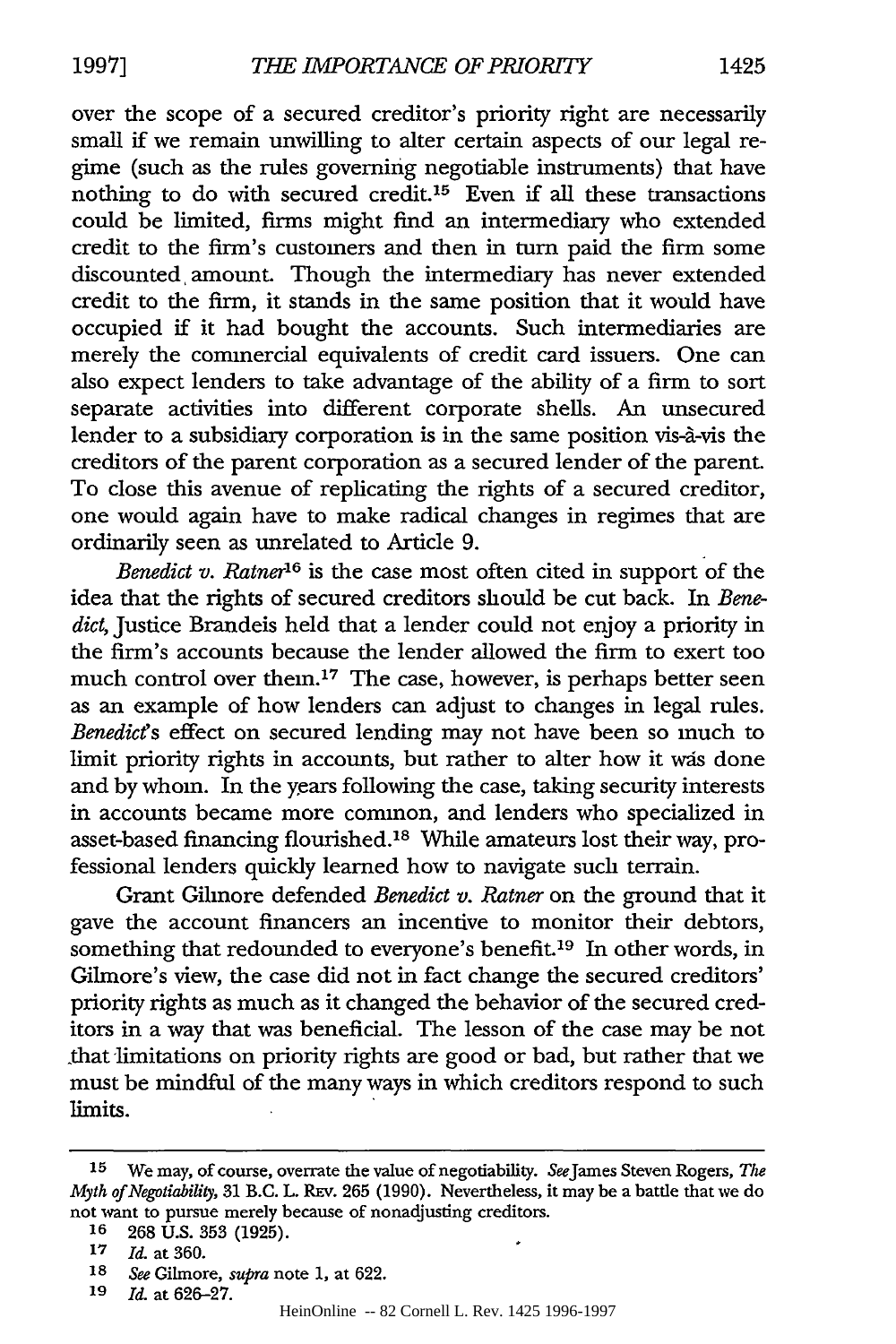## II

## NONINSTRUMENTALIST LIMITS ON PRIORITY

We routinely assess legal rules by the way they change behavior. Imposing tort liability on negligent drivers induces people to drive more carefully. Contract law facilitates trade because people perform knowing that they can sue if the other side breaches. Laws matter, however, even apart from the way they affect behavior before the fact. Deterrence is not the sole justification for our criminal laws. Regardless of whether anyone is deterred, we do not want to live in a community whose norms tolerate rape or murder. Noninstrumentalist justifications are less often put forward in debates about commercial law, but they may have a role to play here as well.

Let us posit the legal rule we should have for, say, a steel maker that has failed and is liquidating in Chapter 7. Suppose the steel maker's assets are not even enough to satisfy the most senior bondholders, all of which are large financial institutions. Also suppose that the firm promised medical benefits to its retirees. Although the retirees are likely to suffer from many diseases associated with years of work in the mills, the promises made to them have the status of unsecured claims. One can argue that the retirees should receive something in the liquidation, quite apart from whether the retirees could have contracted for priority over the bondholders before the fact: the retirees ought to receive something so they can leave the courthouse with their dignity intact, believing that the legal system respects the promises they were made and in reliance on which they devoted a major part of their lives. Although the large financial institutions leave with less, they should be able to anticipate this result. Given their diversified portfolios, their loss should have virtually no effect on their profits even over a short period of time.

Making the noninstrumentalist argument allows us to end the discussion at this point. The focus is exclusively on the parties who appear before the court. To the noninstrumentalist, the way in which the actual litigants are treated is the only issue. Many of us, however, are unlikely to stop here. We also want to know how granting this right affects retirees whose firm does not liquidate in Chapter 7. This is the instrumentalist question, and here the story becomes more complicated.

We bargain in the shadow of the law. The rights of retirees of failed firms outside of bankruptcy might be stronger if the retirees are granted priority inside. The power to force the firm into Chapter 7 empowers the retirees, but this does not end the inquiry.

Most of those who would choose to respect the rights of the retirees on noninstrumentalist grounds in the context of a bankruptcy proceeding would also want to ensure that they were treated well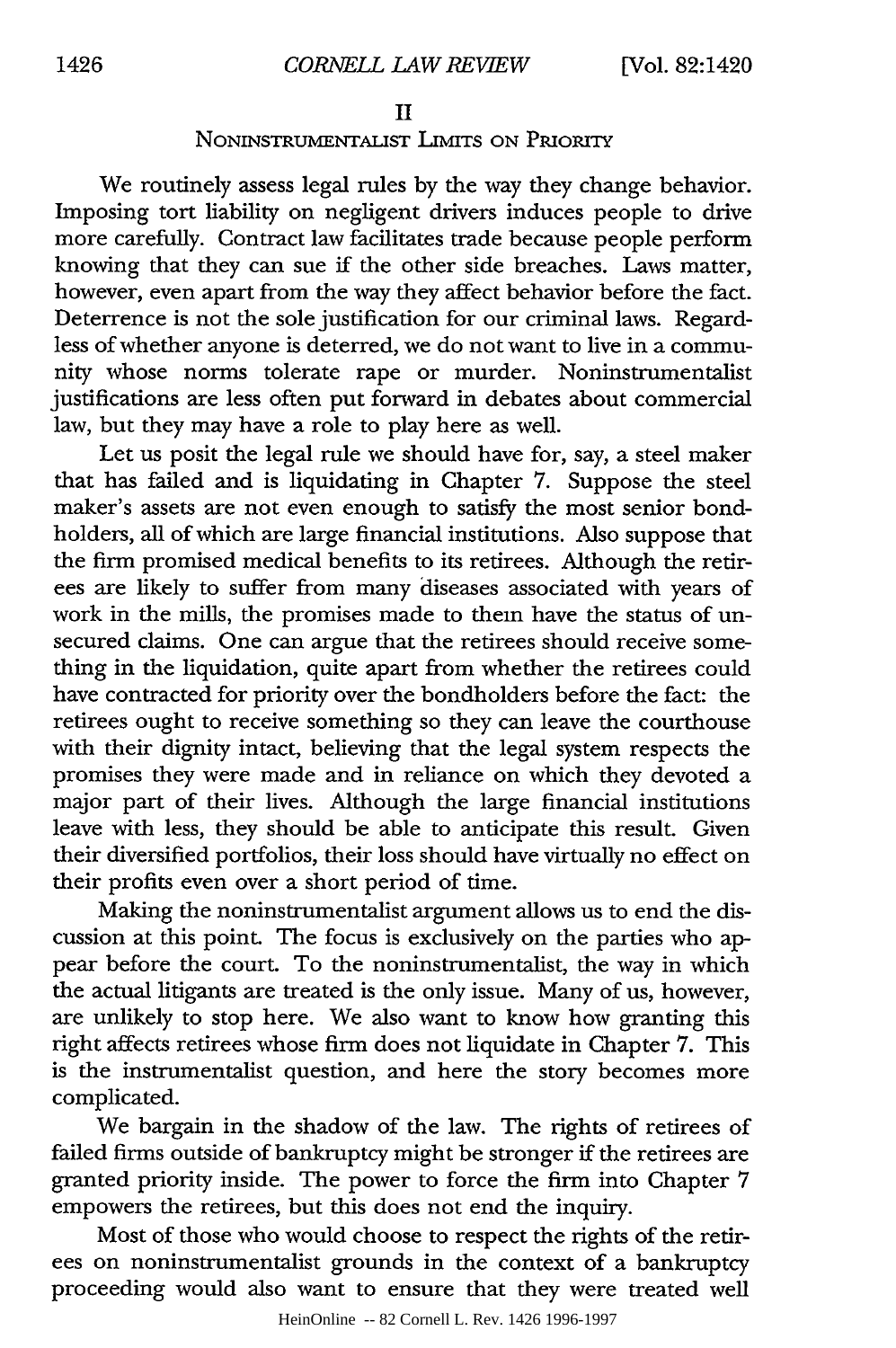outside of bankruptcy. Doing this, however, requires much more than adopting a rule that changes the priority of secured creditors in bankruptcy. The law, for example, could require that any promises made to retirees be fully funded. Or it could go further, requiring that the firm both make these promises and set aside resources to ensure that these promises would be kept even if the firm failed.

We cannot adopt a rule giving the retirees priority over secured creditors and, without further inquiry, believe that we are improving the lot of retirees as a general matter. Distributional rules in bankruptcy are at best an incomplete solution to larger issues of public policy. A legislator might favor such a rule if she lacks the votes for a broader solution, but if her goal is to protect retirees across the board, she would have to worry that such partial solutions might do more harm than good.<sup>20</sup> She would, for example, have to take into account the possibility that a priority would reduce the number of retirees to whom promises were made in the first place.

The point here is by no means a new one. Too often, bankruptcy scholars assert that matters of public policy in bankruptcy involve only balancing the interests of a particular group (such as workers) against the interests of creditors.<sup>21</sup> This Manichean approach is wrong. Most obviously, it dramatically overstates the normative claims of the creditors. The creditors in question are almost invariably those who, in the terminology of Bebchuk and Fried, are "perfectly adjusting."22 Owners of capital have access to global financial markets. These competitive markets ensure that, when owners of capital hold a diversified portfolio, they will have, in expectation, the same risk-adjusted return regardless of where they invest. Viewed prospectively, changes in secured credit regimes may affect how much these owners of capital choose to invest in particular business enterprises, but they will not affect the return owners of capital receive from any investment. They can take priority rights into account by varying the interest rate and other terms and conditions of the loan.23 Thus, if we focus exclusively on the balance between the interests of creditors and those of some-

22 Bebchuk & Fried, *supra* note 4, at 881-82.

**23** Even if owners of capital fail to take priority rights into account, there is no reason to think that legislators can fashion rules to protect them or that, as a normative matter, they should focus their energy trying.

**<sup>20</sup>** Congress passed the Retiree Benefits Bankruptcy Protection Act in 1988, but its effects are even more limited than the rule discussed in the text. Retiree Benefits Protection Act of 1988, 11 U.S.C. § 1114 (1994). It protects retiree health benefits only to a limited extent, and only in the case of firms in Chapter 11 that successfully reorganized. See id. § 1114(e)-(l). Retirees of firms that fail to reorganize successfully or that fail outside of Chapter 11 are unprotected. *See generally Retiree Health Benefits: The Fair-Weather Promise, Hearing Before the Senate Special Comm. on Aging,* 99th Cong. (1986) (discussing the appropriate congressional response to the LTV bankruptcy).

<sup>21</sup> *See, e.g.,* Elizabeth Warren, *Bankruptcy Policy,* 54 U. CMI. L. REv. 775, 775-97 (1987).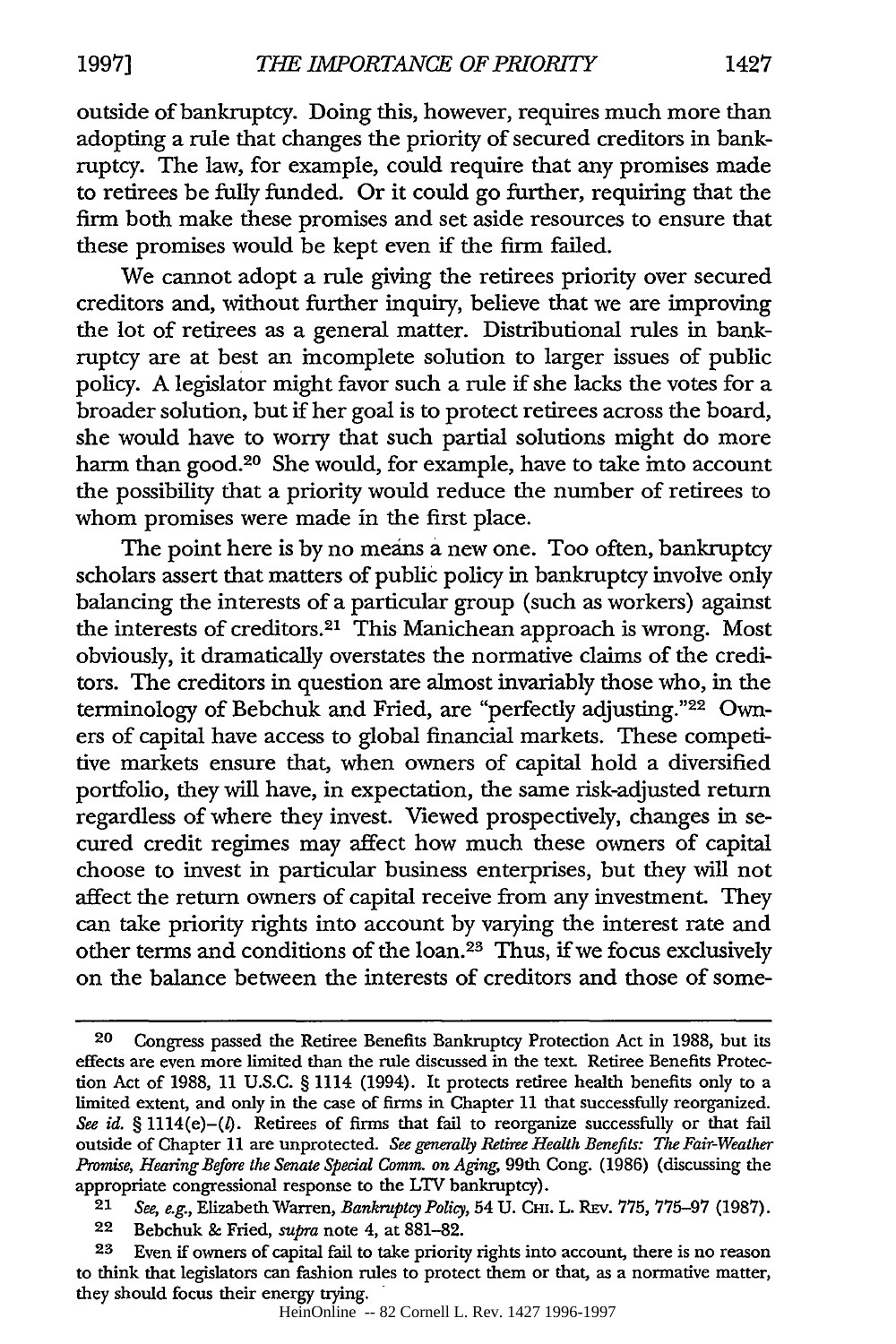one else, these other interests should always win. Casting the issue as a matter of balance is coherent only if one's approach is exclusively ex post and noninstrumental.

The policy questions that arise from an instrumentalist approach to priority rights must involve an assessment of all the benefits and costs, both direct and indirect. Those whose interests need to be taken into account are everyone (except creditors) whom a business enterprise affects. The trade-offs that need to be made are often not between different groups, but between different costs and benefits *within the same group.* This is analogous to the minimum wage, which provides a direct benefit to those workers whose wage it increases, but an indirect cost to those who remain unemployed because the law has reduced the number of jobs that are available. No one denies that such a trade-off must be made, but people differ as to the relative importance of the two effects. The same sort of calculus lies at the heart of public policy in bankruptcy. When we ask whether to give retirees a priority in bankruptcy when promised health benefits, we have to consider if the grant of the priority will affect whether such promises are made in the first place. We have to ask whether we want to increase the value of the promise for a smaller number of retirees. This may or may not be an easy question, but it has nothing to do with protecting the rights of creditors.

This need to focus upon such trade-offs is now central to studies of regulation.24 Scholars are now cautious about analyzing regulation as if the central issue were one of balancing dollars against health and safety. Now we realize increasingly that casting the question in this form made things too easy. When we consider banning a substance that may be carcinogenic, we have to ask whether people will turn to a product that, while not carcinogenic, brings with it a high risk of heart disease.<sup>25</sup> If we delay the widespread introduction of a drug to the market, we may ensure that it is safe, but at the same time people who might benefit from it must wait.26 How we strike the balance may vary from case to case; an AIDS drug is different from a new tranquilizer. It is not a question of dollars versus lives, but how we make trade-offs within groups that need the protection of the law.

So too in bankruptcy; taking the moral high ground is not as easy as assuming that the question is one of weighing the rights of creditors against others. We must take account of indirect costs and benefits that are hard to see and that cut across a wide range of issues. Changing priority rights affects retirees, trade creditors, workers, utilities, and every other kind of general creditor, as well as consumers and

<sup>24</sup> *See* CASS R. **SUNSTEIN,** FREE MARKETS **AND SOCIAL JUSTICE** 298-317 (1997).

**<sup>25</sup>** *See id.* at 301.

**<sup>26</sup>** *See id.*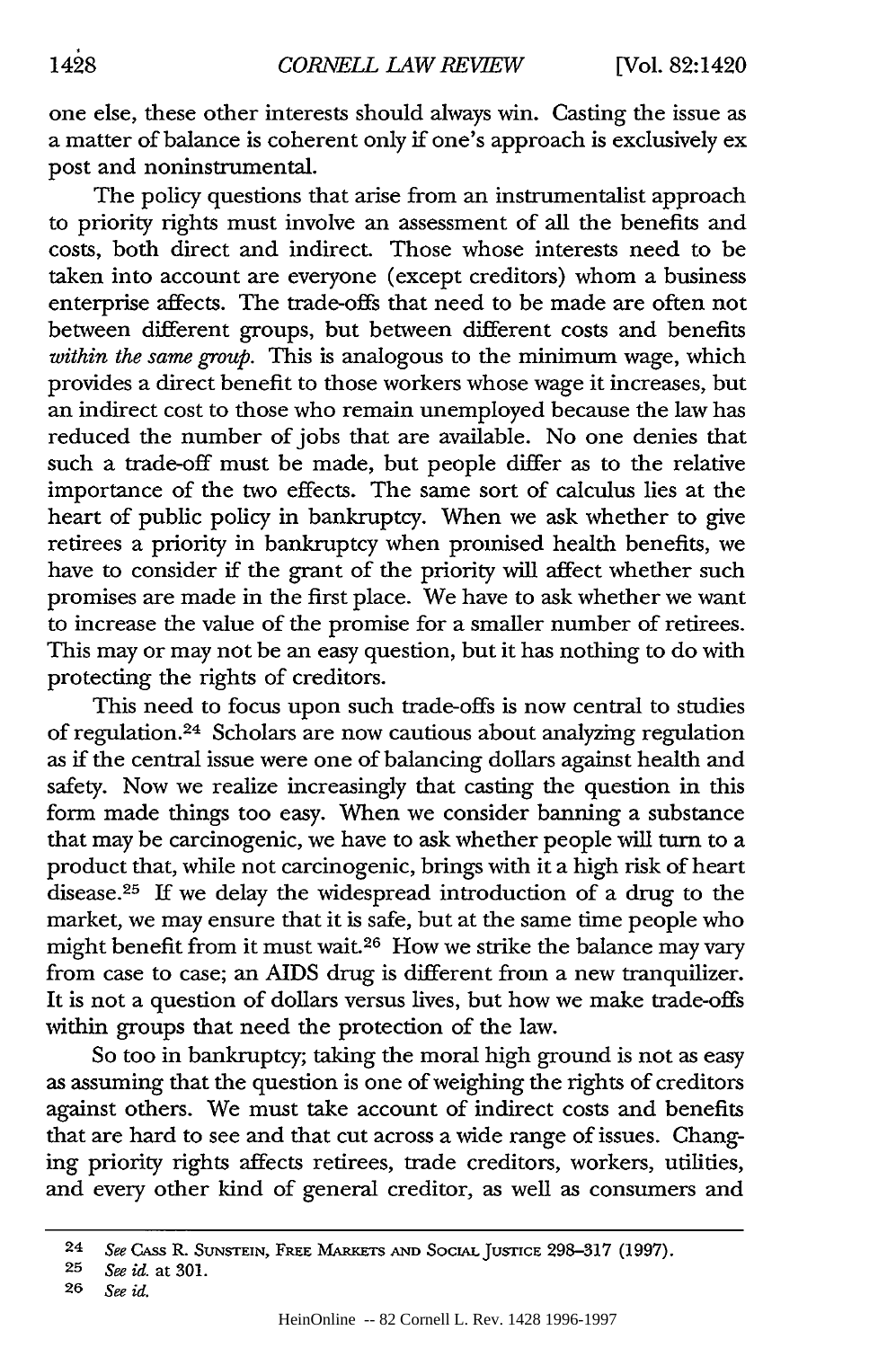everyone else in the community who is affected by whether a firm comes into being and whether it survives. As long as our approach is in part instrumentalist, we have to confront these issues. If we care about shaping our bankruptcy laws to make our society a better place, we cannot simply assert that one regime of priority rights is more attractive than another.

When we alter priorities in bankruptcy in an effort to effect broader change, we can be most confident about what we are doing when we think that the change in priority itself will have a salutary effect on the way people behave. Because this is most likely to happen in the case of involuntary claims against the firm, it is that problem to which I now turn.

#### III

## **INVOLUNTARY CREDITORS AND INVESTOR LIABILITY**

Scholars have long noted that firms can shift the risk of insolvency onto tort victims and other involuntary creditors by granting their creditors security interests. 27 A firm is more likely to engage in a hazardous activity if any of its investors, including secured creditors, can prime tort victims. As long as investors can enjoy the benefits when a firm engages in a hazardous activity, but avoid some of the costs, a firm will not fully account for the harm it causes to others.

This point, of course, has long been recognized, and it applies to all investors, not just secured creditors.28 Even if there were no security interests at all, we would have the same debate about whether tort victims should have to share bankruptcy proceeds with general creditors. If tort victims came before general creditors, general creditors would have a greater incentive to ensure that the firm took precautions than they would if they shared with them *pani passu.* Limited liability itself creates the same problem: by doing business in limited liability form, investors undervalue the harms the business venture imposes on the rest of the world.

This problem might be solved without any change to the law governing secured credit. Some scholars, for example, have proposed that firms be required to insure against tort liability.<sup>29</sup> Alternatively, we could allow involuntary creditors to pierce the corporate veil<sup>30</sup> or

**<sup>27</sup>** *See, e.g.,* Schwartz, *supra* note 4, at 33-34; Christopher M.E. Painter, Note, *Tort Creditor Priority in the Secured Credit System: Asbestos Times, the Worst of Times,* 36 **STAN.** L. **REv.** 1045, 1046 (1984).

**<sup>28</sup>** *See* FRANK H. **EASTERBROOK & DANIEL** R. FISCHEL, THE EcoNoMIc STRucruRE OF CORPORATE LAW 52-62 (1991).

**<sup>29</sup>** *See, e.g., S.* Shavell, *The Judgment Proof Problem,* **6** INT'L **REV.** L. **& ECON.** 45, **54-55** (1986).

*<sup>30</sup> See, e.g.,* Henry Hansmann **&** Reinier Kraaknan, *Toward Unlimited Shareholder Liability for Corporate Torts,* 100 YALE L.J. 1879, 1931-32 (1991).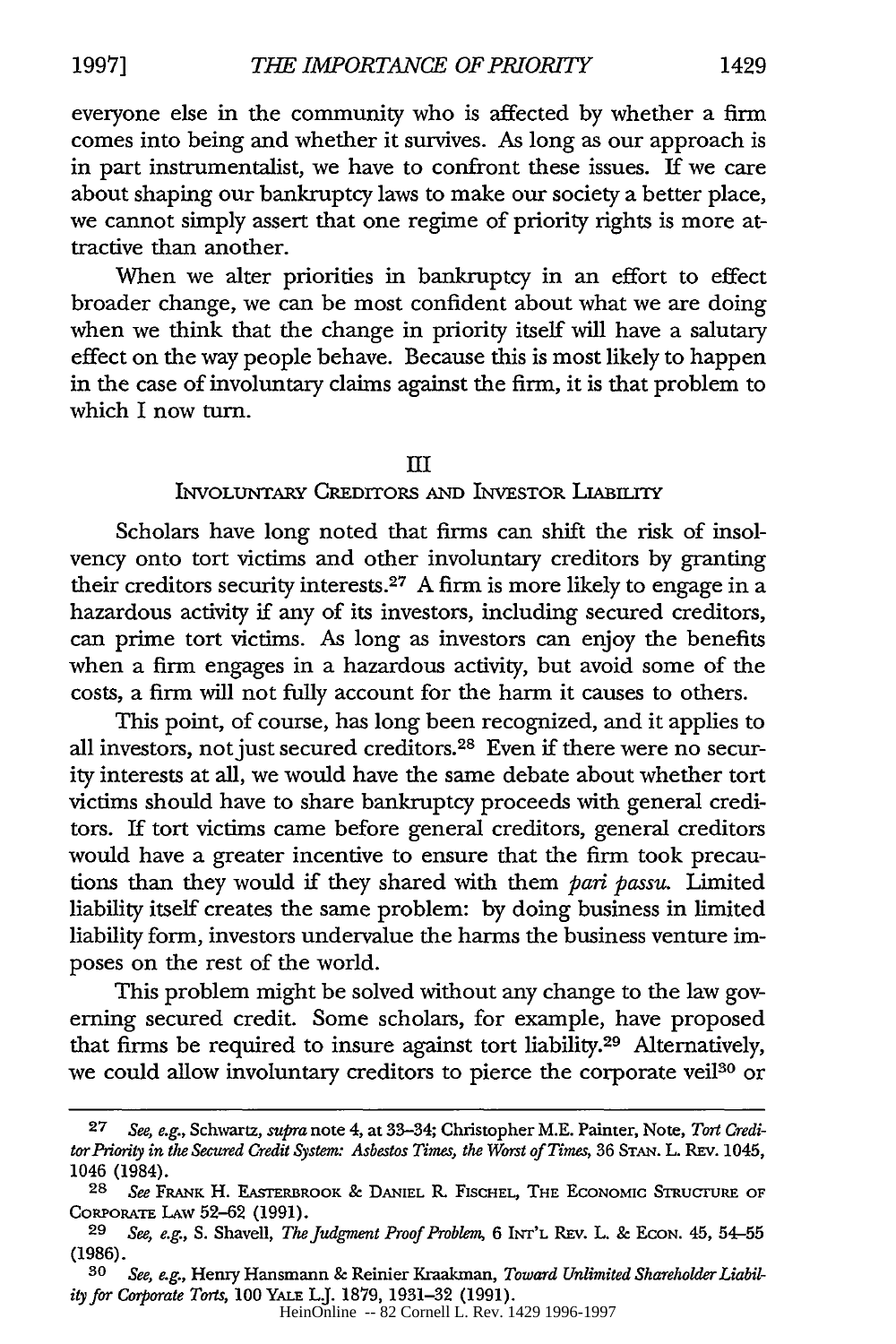sue the managers of the firm.<sup>31</sup> To the extent that any of these devices proves effective, adjusting the priority of secured creditors is moot.<sup>32</sup> Examining the rights of involuntary creditors and secured creditors in the context of the larger debate matters for a second and much more important reason: it may not even be possible to have a legal regime that forces firms to internalize all their costs and, at the same time, distinguishes among the rights of different investors in a firm.

Modem finance theory shows that, in well-developed capital markets, one can transform any investment contract into another through the purchase of options and other kinds of derivative instruments.<sup>33</sup> In a world in which secured credit and equity are simply slightly different flavors of investment contracts, it may be hard to create legal regimes that allow tort creditors to reach one type of investor (such as shareholders), but not others (such as secured creditors).<sup>34</sup> Without a coherent theory of investor liability and a set of laws to match, corporate tort liability may disappear.<sup>35</sup> Once we make the case that equityholders should be liable to involuntary creditors, we may not be able to reach their assets unless we extend the net of liability to include secured creditors. In a world of put-call parity and global financial markets, distinctions among different kinds of investors tend to vanish. The problem is already manifest in corporate taxation.<sup>36</sup>

Let us assume, however, that we can effectively separate the rights and obligations of secured creditors from those of other investors. To understand the priority right secured creditors should enjoy, we need to isolate the ways in which changes in the legal regime governing secured credit raise discrete problems. Let us assume, for example, that secured creditors are well positioned to ensure that a firm takes proper precautions when it engages in activities that might harm others, and that this burden is small relative to the cost of gaining priority through vehicles that are not themselves secured transactions.

*<sup>31</sup> See, e.g.,* EASTERBROOK & FISCHEL, *supra* note 28, at 61-62.

**<sup>32</sup>** *See* Bebchuk & Fried, *supra* note 4, at 883.

*<sup>33</sup> See* Note, *Investor Liability: Financial Innovations in the Regulatory State and the Coming Revolution in Corporate Law, 107 HARV. L. REV. 1941, 1942-45 (1994).* 

<sup>34</sup> Stephen Choi has made this point most forcefully. *See id.* at 1955-58.

*<sup>35</sup> See id.* Lynn LoPucki has taken this argument one step further and has suggested that by creating bankruptcy-remote entities, leasing physical assets, and selling accounts receivable, a legal regime that focuses merely on investors cannot be effective. LoPucki, *supra* note 13, at 54-61.

*<sup>36</sup> See* Alvin C. Warren, Jr., *Financial Contract Innovation and Income Tax Policy,* 107 HARv. L. REv. 460, 460-61 (1993).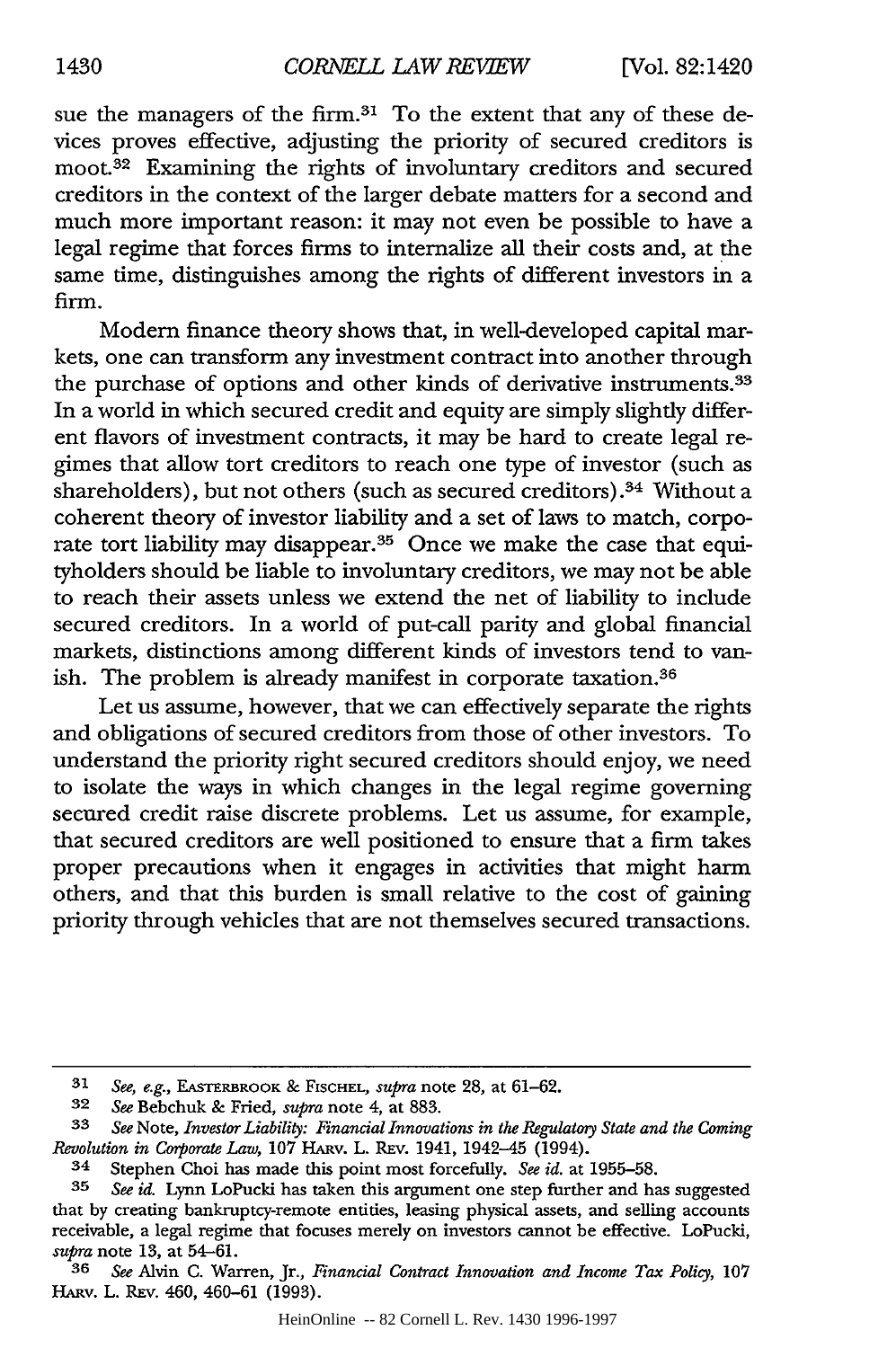In this case, as many have suggested, the most appropriate course is to allow tort victims to prime secured creditors.<sup>37</sup>

This approach dominates an across-the-board reduction of the secured creditor's priority right. Such a reduction is, among other things, massively under- and over-inclusive. Most insolvent firms do not have significant uninsured tort claims against them. In cases in which the tort claims are massive, general changes in priority rights distribute assets not only to tort victims, but also to creditors who may have been as lax as the secured creditor, and might themselves have done something to prevent the harm.

#### IV

## PRioRry RIGHTS AND THE COSTS OF CORPORATE REORGANIZATION

It is commonplace that a restructuring of a firm involves a sale. When a firm is liquidated piecemeal, individual assets are sold. Firms in economic distress, like firms that are prospering, can be sold outright to other firms. Workouts and restructurings inside Chapter **11** may involve actual sales of some or all of the firm's assets. Likewise, the creation of a new capital structure is itself best understood as a hypothetical sale in which creditors exchange their old claims against the firm for new ones.38

In assessing the relative strengths and weaknesses of Chapter 11, we have long compared the Chapter **11** mechanism with alternative forms of selling the firm, such as mandatory auctions or the issuance of option rights to different classes of investors. 39 The central issue in this debate has been the relative costs of the different forms of sale. Defenders of Chapter **11** can point to recent empirical work that suggests that, for large firms, the cost of Chapter **11** reorganization is small relative to the costs of other types of sales.<sup>40</sup> They can also extend the argument by pointing out that the most obvious alternatives to Chapter **11,** all of which are market-based, seem likely to work best for large firms, for which robust markets can most easily develop. If

**<sup>37</sup>** *See, e.g.,* Barry E. Adler, *A World Without Debt,* 72 WASH. U. L.Q. 811, 826 (1994); David W. Leebron, *Limited Liability, Tort Victims, and Creditors,* 91 COLuM. L. REv. 1565, 1646-49 (1991).

*<sup>38</sup> See* Robert C. Clark, *The Interdisciplinary Study of Legal Evolution,* 90 YAL L.J. 1238, 1250-54 (1981).

*<sup>39</sup> See, e.g.,* Philippe Aghion et al., *The Economics of Bankruptcy Reform,* 8 J.L. EcoN. & ORG. 523, 526-32 (1992); Douglas G. Baird, *The Uneasy Case for Corporate Reorganizations,* <sup>15</sup> J. **LEGAL** STUD. 127, 136-45 (1986); Lucian Arye Bebchuk, *A New Approach to Corporate Reorganizations,* 101 HAuv. L. **REv.** 775, 781-97 (1988); MarkJ. Roe, *Bankruptcy and Debt: A New Model for Corporate Reorganization,* 83 COLUM. L. REv. 527, 597-600 (1983).

<sup>40</sup> *See* Lawrence A. Weiss, *Bankruptcy Resolution-Direct Costs and Violation of Priority of Claims,* 27J. **FIN. ECON.** 285, 288-90 (1990).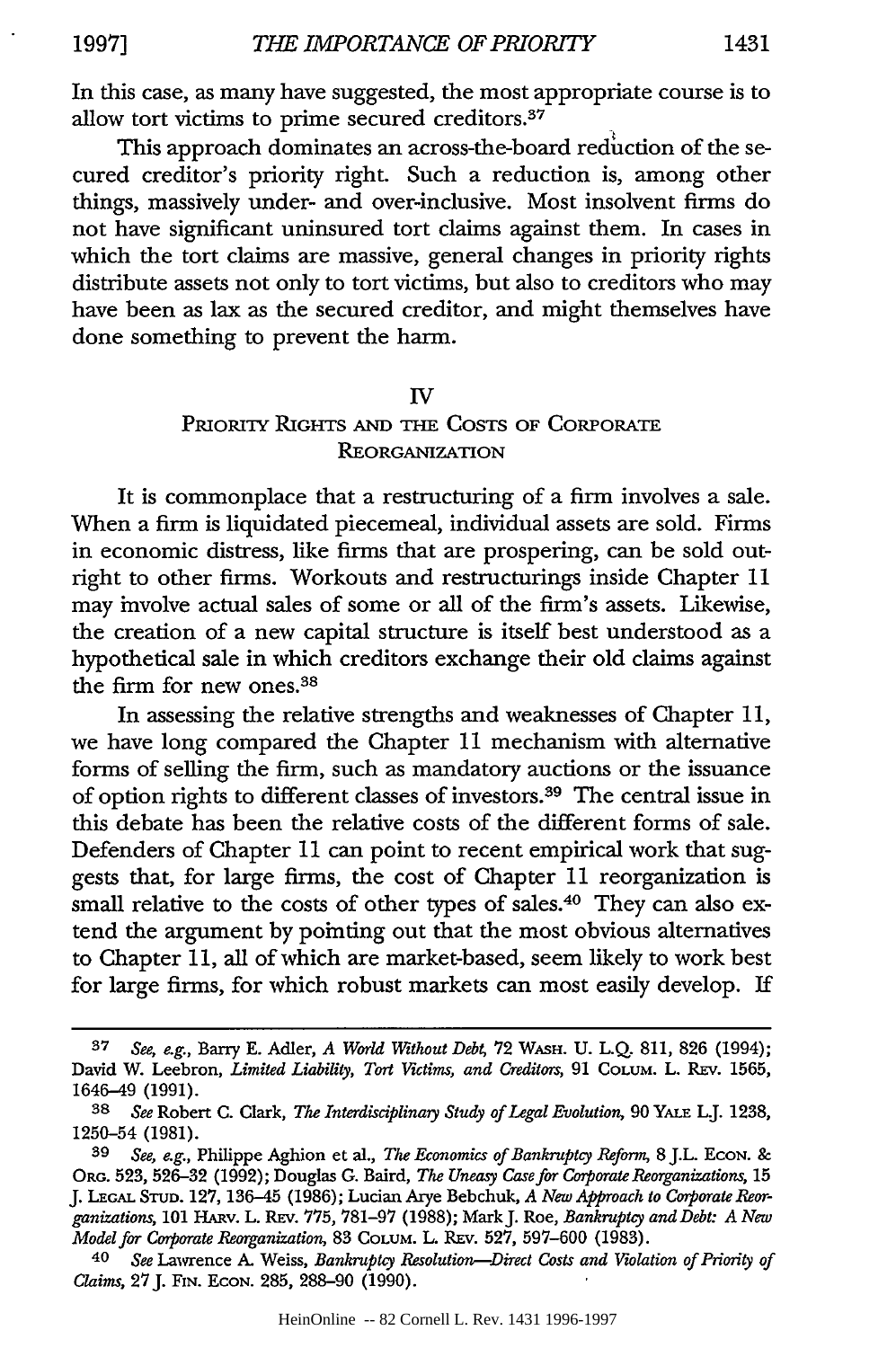Chapter 11 works well in the case of large firm reorganizations, one might argue that it should work even better for small firms.

Any discussion of a substantial change in the treatment of secured creditors should connect itself to the literature that examines the costs of Chapter **11** reorganization and other procedures for recapitalizing a firm in economic distress. The cost of selling an asset can range from a fraction of 1% to almost 20% of the asset's value.<sup>41</sup> For a very small fee, a share of stock can be sold through a discount broker. A real estate broker might earn a 5% commission for selling a house. By contrast, an auctioneer's commission at a sale of fine art or the fees associated with an initial public offering are at the other end of the spectrum. Typically, the costs of bankruptcy under current law are less than 5% of asset value for large firms, but are sometimes significantly larger for smaller firms. 42 In some cases the costs can approach the value of the firm.

Each regime of secured credit brings with it different costs in a reorganization. These costs are, of course, incurred only in those instances in which the firm fails and needs to be reorganized. The priority right of the secured creditor, however, only matters because of the possibility that the firm will become financially distressed. The expected costs of a reorganization rise and fall with the importance of the priority right. The history of corporate reorganizations may identify a risk associated with changing priority rights.<sup>43</sup>

Railroads, the first large modern corporations, were financed almost entirely with secured credit. The only general creditors were trade creditors, and they were such a small part of the picture that in many cases they were paid off in full as a matter of routine. The central issue in the late nineteenth century was not weighing the rights of secured and unsecured creditors, but rather sorting out the rights of the many different kinds of secured creditors.

The reorganization of the Atchison, Topeka, & Santa Fe Railroad is a representative case.<sup>44</sup> It had grown through mergers and expansion into a giant with an unwieldy capital structure. Its rails connected the American Southwest with the West Coast, the Gulf of Mexico, and Chicago. By 1888, the system had 7010 miles of track, almost half of what existed in Britain at the time. The corporation had forty-one

<sup>41</sup> *See* Robert G. Hansen & Randall S. Thomas, Auctions in Bankruptcy: Theoretical Analysis and Practical Guidance 9-13 (Mar. 27, 1994) (unpublished manuscript, on file with author).

<sup>42</sup> *See* Weiss, *supra* note 40, at 289.

**<sup>43</sup>** For a history of the railroad reorganizations of the 1890s, see STuART DAGrrr, RAILROAD REORGANIZATION (1908).

<sup>44</sup> *See id.* at 192-219.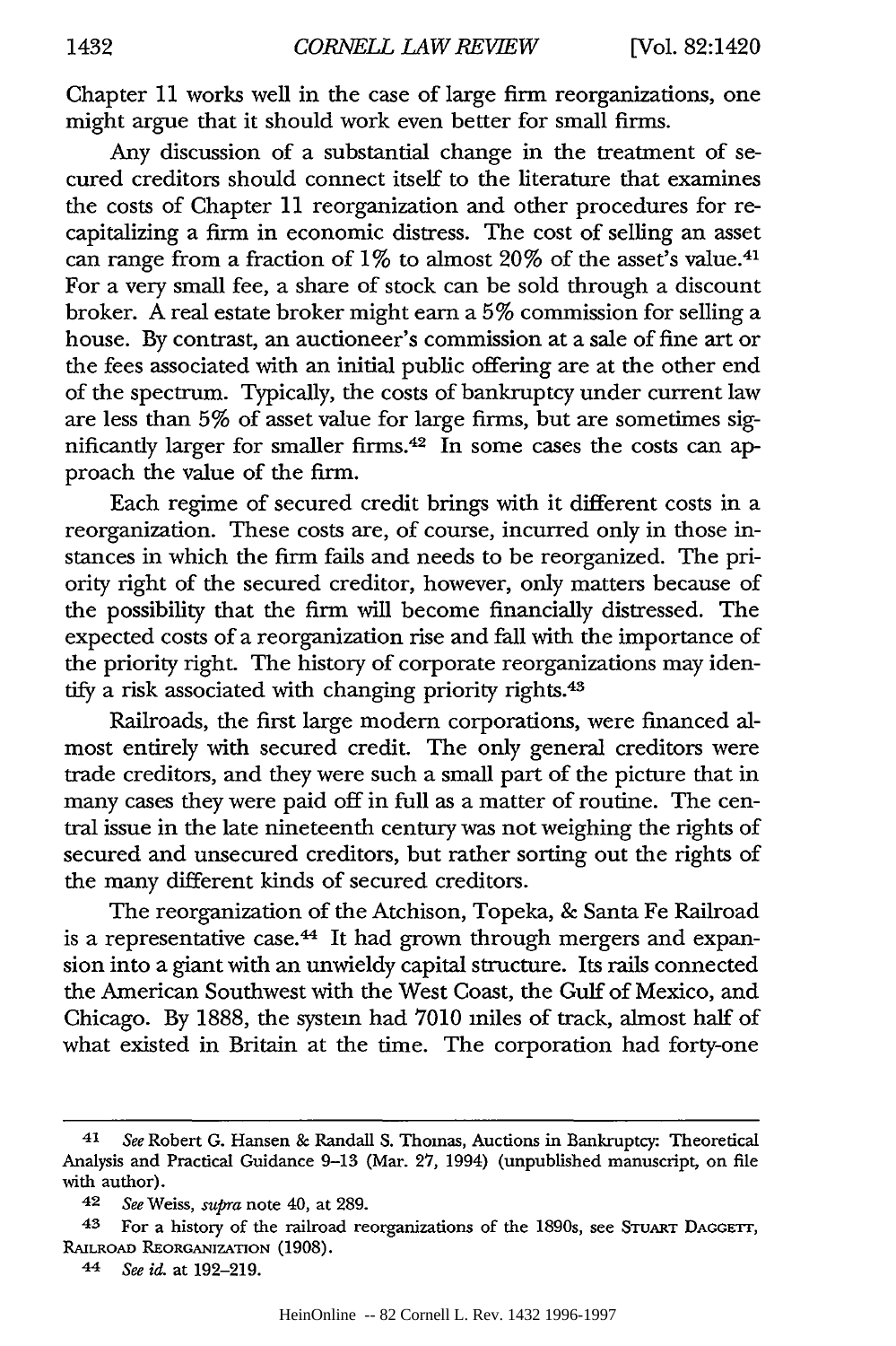classes of bonds and an outstanding indebtedness of \$164 million. <sup>45</sup> The secured creditors faced two problems. First, there was no easy

way to assess the value of any creditor's claim. A security interest in ten miles of track between nowhere and nowhere had no value apart from the railroad as a whole. But each secured creditor was entitled to some portion of the value of the entire road.

Second, there was no easy means of determining how much a particular class of secured creditor should receive. Moreover, many of the creditors were in England or in other parts of Europe. They had many reasons not to trust the insiders who were running the firm, but no way to displace them. Intermediaries emerged who had the expertise to understand these large transactions, the reputational capital to gain the trust of the investors, and the genius to understand how the firm's capital should be restructured. These intermediaries were among the most gifted bankers and lawyers of the day, and their firms flourish even today.46 They saw that the simpler the capital structure, the better. The Atchison, Topeka, & Santa Fe eventually emerged with only one issue of preferred stock, one issue of common stock, and two classes of bonds.47 The new capital structure proved sound, and the railroad thrived in subsequent years.48 The principal on the last of the bonds issued in the second reorganization in 1895 was paid in full in October 1995. <sup>49</sup>

The reorganization of the Atchison, Topeka & Sante Fe, like so many others, teaches us that simplicity is the single most important virtue of the law of corporate reorganizations. We should remember it as we contemplate limiting the priority right of secured creditors, a change that necessarily increases both the number of people with claims to a firm's assets and the complexity of their claims. Limiting the priority right directly affects the costs of a reorganization. For example, limiting the priority right of secured creditors creates a pool of assets-of unencumbered assets to be sure-but under current law these assets go first not to the general creditors, but rather to the pool used to pay administrative claims.<sup>50</sup> In other words, limiting priority

47 *See* DACGETr, *supra* note 43, at 211.

**50** *See* 11 U.S.G. § 507(a) (1994).

<sup>45</sup> *See id.* at 198. Revenues were \$28 million and operating expenses were \$22 million. *See id,* Net earnings were insufficient to pay fixed interest costs and were expected to remain so. *See id.* at 199.

<sup>46</sup> Among the more prominent figures were Paul Cravath and J.P. Morgan. For a personal account of these professionals' involvement, see 1 ROBERT T. SWAIN, **THE** CRAVATH FIRm **AND** rrs PREDECESSORS 502-10 (1946). For a more general account of the thought and practice of the leading academic and practicing lawyers of the day, see Robert W. Gordon, Legal Thought and Legal Practice in the Age of American Enterprise, 1870-1920, in PROFESSIONS **AND** PROFESSIONAL IDEOLOGIES IN AMERICA 70 (Gerald L. Geison ed., 1983).

<sup>48</sup> *See id.* at 216.

*<sup>49</sup> See* Floyd Norris, *After 114 Years, It's Payday,* N.Y. TiMES, July **1,** 1995, at 33.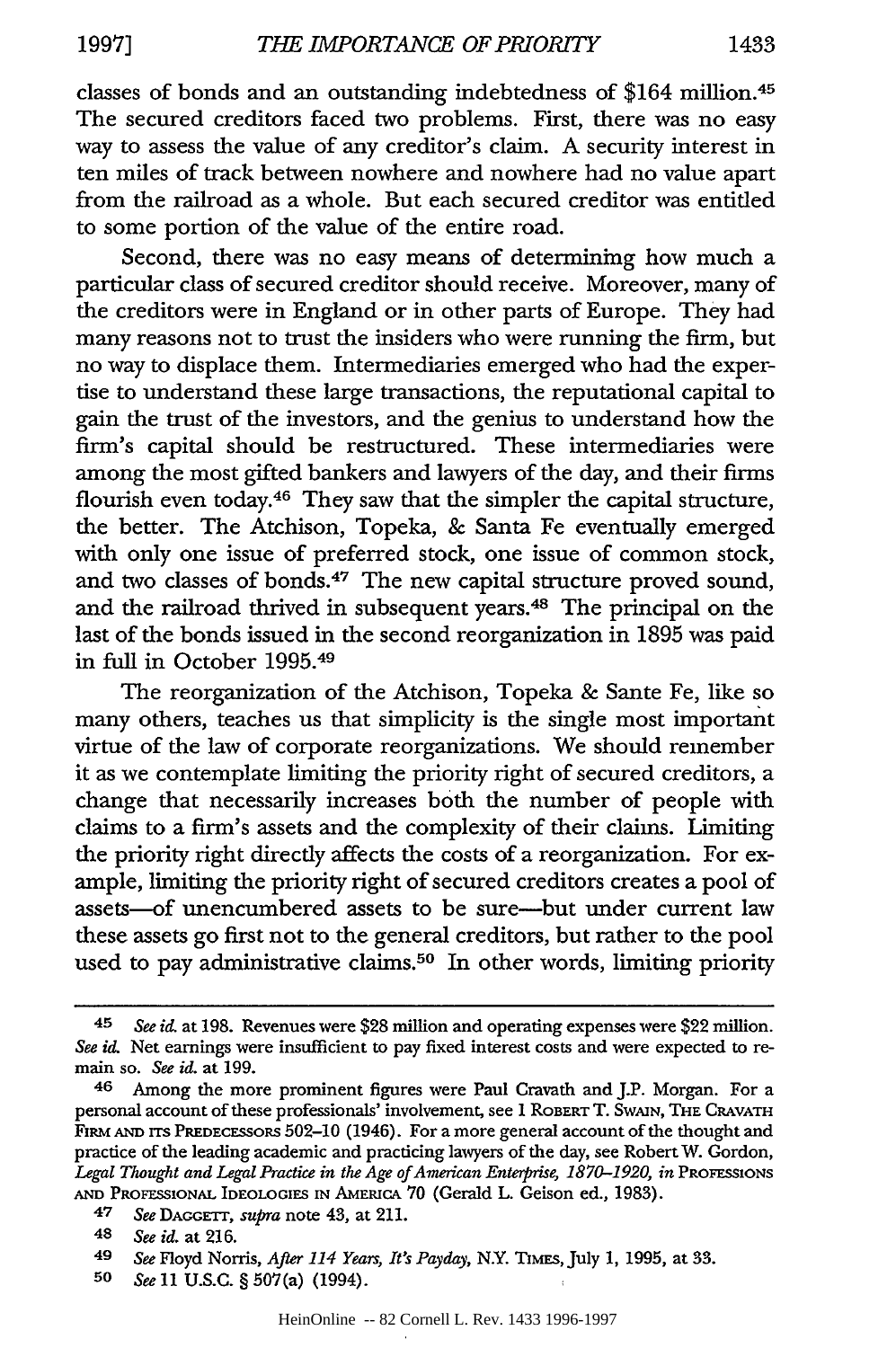rights immediately increases the assets available to pay lawyers and other professionals. It is possible that as this pool increases, fees and other expenses will rise correspondingly.

Although fees in the larger cases are, on average, quite small relative to the value of the firm's assets as a whole,<sup>51</sup> they can consume the unencumbered assets of a closely held firm. 52 It is not hard to find instances in which the Chapter 11 case ends as soon as the assets available to pay the lawyers dry  $up.53$  It could be that insufficient resources are now being spent reorganizing firms, and that too many firms now fail to reorganize successfully because there are insufficient assets to pay the costs of administering the bankruptcy. But whether this effect on reorganizations is good or bad, it is an issue that should be front and center in any analysis of how we might change priority rights.

The dynamics of Chapter 11 are likely to change in other ways as priority rights change. Under 11 U.S.C. § 362, for example, a secured creditor is sometimes allowed to lift the automatic stay and retrieve its collateral when the debtor has no equity in the collateral.<sup>54</sup> Limits on priority, **by** their nature, ensure that the debtor always has equity in the collateral. Hence, the primary means by which the secured creditor now brings a Chapter 11 case to an early end necessarily disappears if priority rights are limited and nothing else changes.

The benefit of Chapter 11 turns on the willingness of investors to take advantage of it. Investors who want to avoid Chapter 11 are able to do so under current law through a variety of different devices. The less costly these devices relative to Chapter 11, the more apt creditors will be to use them, and thus, the benefits that Chapter 11 brings will be lost.

The basic virtue of the equity receivership was its creation of a simple way in which a firm could be recapitalized. New investment instruments could be substituted for the old ones. Information could be gathered, and investors could hold securities in the new entity, confident that they had clean title to the firm's underlying assets. Priority rights may serve much the same purpose. Article 9 makes it possible for firms with many different kinds of personal property to create a simple capital structure with only a few classes of investors.

*<sup>51</sup> See* Weiss, *supra* note 40, at 289; Michelle J. White, *Bankruptcy Liquidation and Reorganization, in* HANDBOOK OF MODERN FINANCE 35-1, **35-32** tbl.35.4 (Dennis **E.** Logue ed., 1984) (stating that costs of a representative sample of all firms that successfully reorganize are only **3%** of the amounts paid to creditors under the reorganization plan).

<sup>52</sup> For a case that shows these dynamics at work, see *In re* Pullman Constr. Indus., Inc., **107** B.R. 909, 942 (Bankr. **N.D. Ill.** 1989).

**<sup>53</sup>** Eastern Airlines is perhaps the most notorious example. *See* Claudia MacLachlan, *Blame J3ys in Demise of Airline,* **NAT'L** L.J., May **27,** 1991, at 1, 35-36.

<sup>54</sup> **11** U.S.C. § 362(d) (2) (1994).